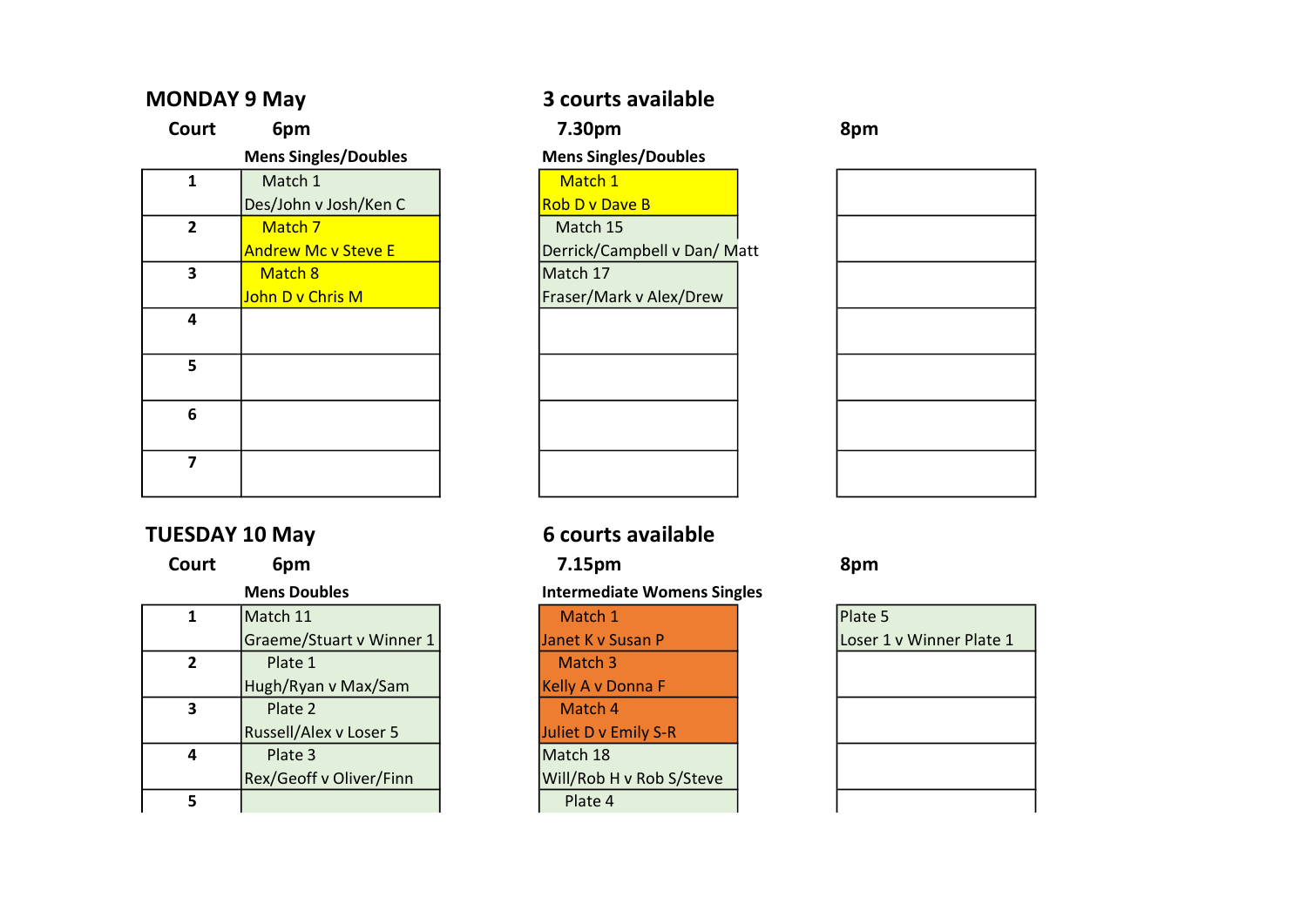# WEDNESDAY 11 May 3 courts available

| $\cdots$       |                           | COMI CJ UVUIIUNIC       |     |
|----------------|---------------------------|-------------------------|-----|
| Court          | 6pm                       | 7.30pm                  | 8pm |
|                | <b>Mens Singles</b>       | <b>Mens Singles</b>     |     |
| 1              | Match 3                   | Match 10                |     |
|                | <b>Rob S v Blair H</b>    | Alex D v Brady J        |     |
| $\overline{2}$ | Match 4                   | Match 5                 |     |
|                | Liam C v Michael L        | <b>Rock S v Chris H</b> |     |
| 3              | Match 6                   | Match 9                 |     |
|                | <b>Benny W v Gaspar V</b> | Luke B v Winner 1       |     |
| 4              |                           |                         |     |
|                |                           |                         |     |
| 5              |                           |                         |     |
|                |                           |                         |     |

## Brian/Arthur v Kelvin/Glenn 6 Plate 6 Konrad/Simon v Winner Plate 3

## **Mens Singles**





# THURSDAY 12 May

Court 6pm 7pm 7pm 8pm

6

## Intermediate Mens Singles

|   | Match 3           | Match 16               |
|---|-------------------|------------------------|
|   | Glenn R v Blair H | Cory/Benny v Liam/Rock |
|   | Match 16          | Match 12               |
|   | Fraser B v Rob D  | Adam/Jake v Rob/Hiram  |
| 3 | Match 2           | Match 4                |
|   | Dan T v Josh L    | Maree/Kirsty v Donna/M |
| 4 |                   | Match 5                |

| Match 3           | Match 16                   |
|-------------------|----------------------------|
| Glenn R v Blair H | Cory/Benny v Liam/Rock     |
| Match 16          | Match 12                   |
| Fraser B v Rob D  | Adam/Jake v Rob/Hiram      |
| Match 2           | Match 4                    |
| Dan T v Josh L    | Maree/Kirsty v Donna/Margo |
|                   | Match 5                    |